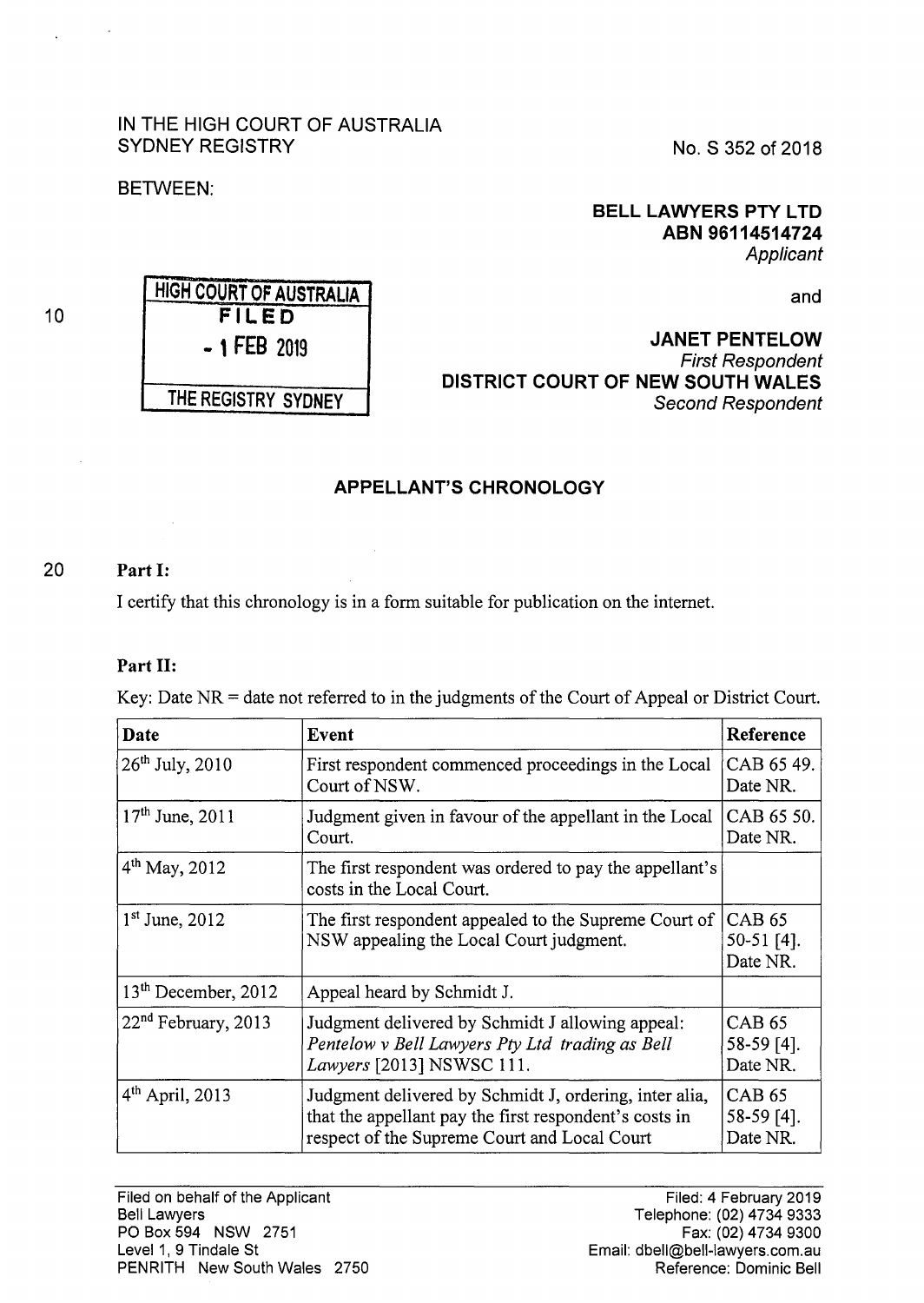|                                 | proceedings: Pentelow v Bell Lawyers Pty Ltd trading<br>as Bell Lawyers (No 2) [2013] NSWSC 288.                                                                           |                                          |
|---------------------------------|----------------------------------------------------------------------------------------------------------------------------------------------------------------------------|------------------------------------------|
| 9 <sup>th</sup> September, 2013 | The appellant filed an application for assessment of<br>party/party costs in respect of the costs orders made by<br>Schmidt J.                                             | CAB 66 31<br>$[7]$ .<br>Date NR.         |
| 13 <sup>th</sup> May, 2015      | The Costs Assessor issued Certificates of<br>Determination and reasons, rejecting the costs claimed<br>by the first respondent for the work she had<br>undertaken herself. | CAB 66 32<br>$[7]$ .<br>Date NR.         |
| $6th$ July, 2015                | The first respondent filed an Application for Review<br>of the costs assessor's determination.                                                                             | CAB 66 40<br>$[8]$ .<br>Date NR.         |
| $23rd$ October, 2015            | The review panel issued Certificates of Determination<br>and reasons, rejecting the first respondent's claim for<br>work she had undertaken herself.                       | <b>CAB 40.5</b><br>$[8]$ .<br>Date NR.   |
| 3 <sup>rd</sup> December, 2015  | The first respondent appealed to the District Court,<br>appealing the decision of the review panel.                                                                        | <b>CAB 66</b><br>$50.5$ [9].<br>Date NR. |
| $7th$ January, 2016             | The respondent filed a Notice of Contention in the<br>District Court.                                                                                                      | CAB 12 28.<br>Date NR.                   |
| $5th$ August, 2016              | Appeal heard by Gibson DCJ.                                                                                                                                                | CAB <sub>6</sub>                         |
| $25th$ August, 2015             | Judgment handed down by District Court: Pentelow v<br>Bell Lawyers Pty Ltd (ACN 114 524 724) trading as<br>Bell Lawyers [2016] NSWDC 186                                   | CAB <sub>6</sub>                         |
| 18 <sup>th</sup> November, 2016 | The first respondent filed a Summons for Judicial<br>Review in the Court of Appeal.                                                                                        | CAB 678.<br>Date NR                      |
| $10^{th}$ August, 2017          | Appeal heard by the Court of Appeal (Beazley ACJ,<br>Macfarlan and Meagher JJA)                                                                                            | CAB 58 20                                |
| $11th$ August, 2017             | The first respondent filed an amended Summons in<br>accordance with order 1 made by the Court of Appeal<br>order on 10 August 2017.                                        | <b>CAB 46</b>                            |
| $13^{th}$ July, 2018            | Judgment handed down by the Court of Appeal:<br>Pentelow v Bell Lawyers Pty Ltd [2018] NSWCA 150                                                                           | <b>CAB 58</b>                            |
| 14th December, 2018             | Special leave to appeal to the High Court of Australia<br>granted to the appellant.                                                                                        | <b>CAB 115</b>                           |
| $21st$ December, 2018           | Appellant filed Notice of Appeal with the High Court<br>of Australia pursuant to the grant of leave on 14 <sup>th</sup><br>December, 2018.                                 | <b>CAB 117</b>                           |

 $\ddot{\phantom{0}}$  $\sim$   $^{-1}$